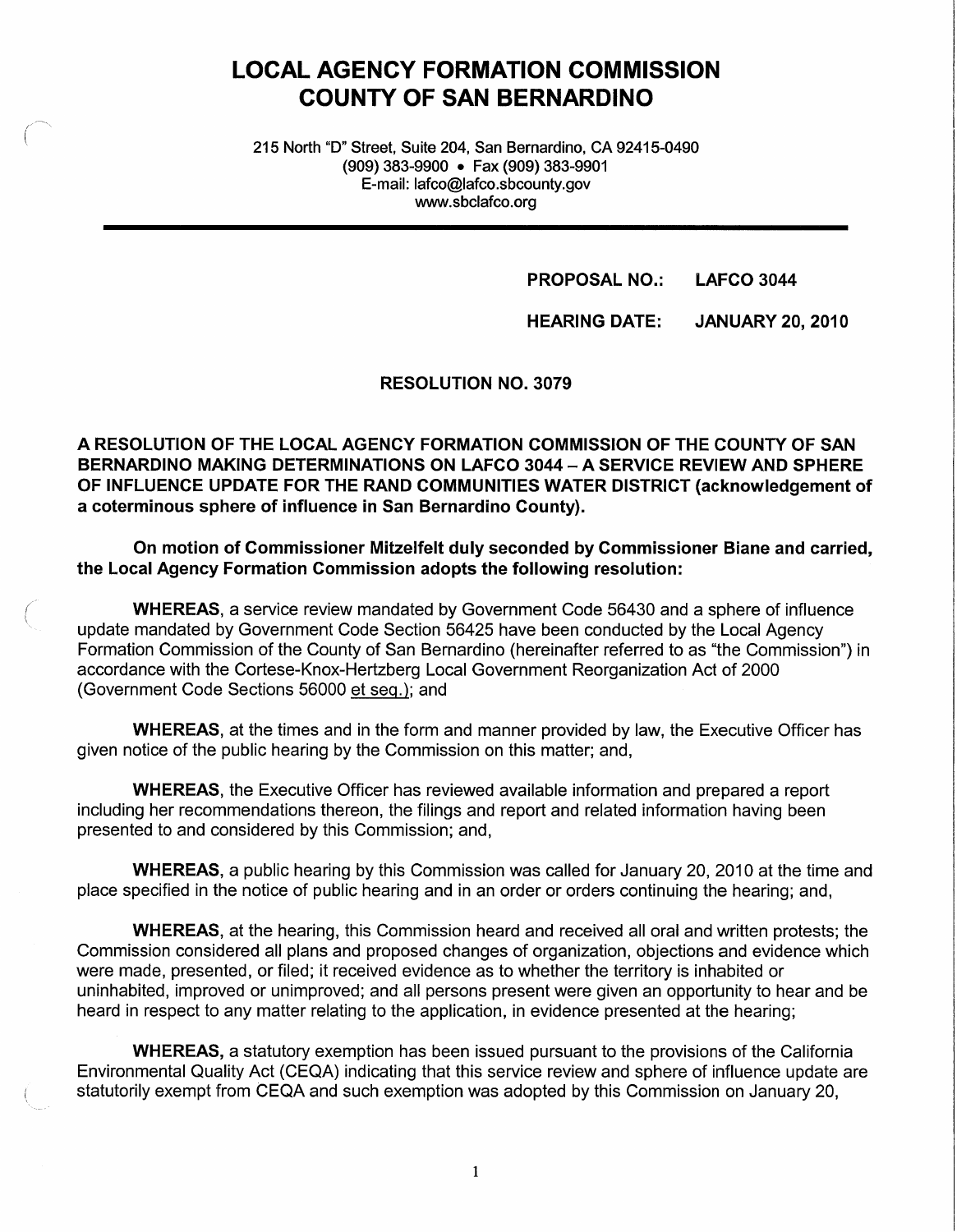2010. The Executive Officer was directed to file a Notice of Exemption within five working days of its adoption;

**WHEREAS,** based on presently existing evidence, facts, and circumstances filed with the Local Agency Formation Commission and considered by this Commission, it is determined that the sphere of influence shall be acknowledged as coterminous in San Bernardino County for the Rand Communities Water District (hereafter shown as the District) as more specifically depicted on the map attached hereto as Exhibit "A", and;

**WHEREAS,** the determinations required by Government Code Section 56430 and local Commission policy are included in the report prepared and submitted to the Commission dated January 13, 2010 and received and filed by the Commission on January 20, 2010, a complete copy of which is on file in the LAFCO office. The determinations of the Commission are:

#### **1. Growth and population projections for the affected area:**

In Kern County, the Randsburg and Johannesburg communities combined has a total population of approximately 253 in 2000 according to the 2000 Census.

In San Bernardino County, trends indicate a dwindling population since its pre-World War II peak. In the late 1970s, the population for this area was approximately 400. According to the 2000 Census, the area had a population of roughly 130 people located along Highway 395.

At present, the land uses of within the San Bernardino portion of the District include residential, vacant, and commercial land along Highway 395. The County of San Bernardino has assigned general plan land use designations of Resource Conservation and Rural Commercial. The land ownership breakdown within the district's boundary is identified in the table below.

| <b>Land Owner</b>            | <b>Sq Miles</b> | Percentage |
|------------------------------|-----------------|------------|
| Private                      | 8.52            | 7.3%       |
| US Bureau of Land Management | 106.93          | 91.8%      |
| State of California          | 1.04            | 0.9%       |
| Total                        | 116.49          | 100.0%     |

source: County of San Bernardino, Information Services Department

LAFCO has not received any project notices since 2005 from the County of San Bernardino Planning Department regarding General Plan Amendments, tentative tract developments, and Conditional Use Permits for increased residential and commercial development. It is not anticipated that the portion within San Bernardino County will experience significant growth given the downward trend in population and current land use patterns.

#### **2. Present and planned capacity of public facilities and adequacy of public services, including infrastructure needs or deficiencies:**

Water is obtained from the Fremont Valley and Cuddeback groundwater basins (both basins are not adjudicated). The District provides water to three communities and one park and is the only water provider in the area. Current connections are 300 with 273 active (about 90 in San Bernardino County). According to the 2007 Water Statistics, the District delivered 39.9 acre-feet of water with approximately 85% for residential use. As stated in the Kern LAFCO service review, the District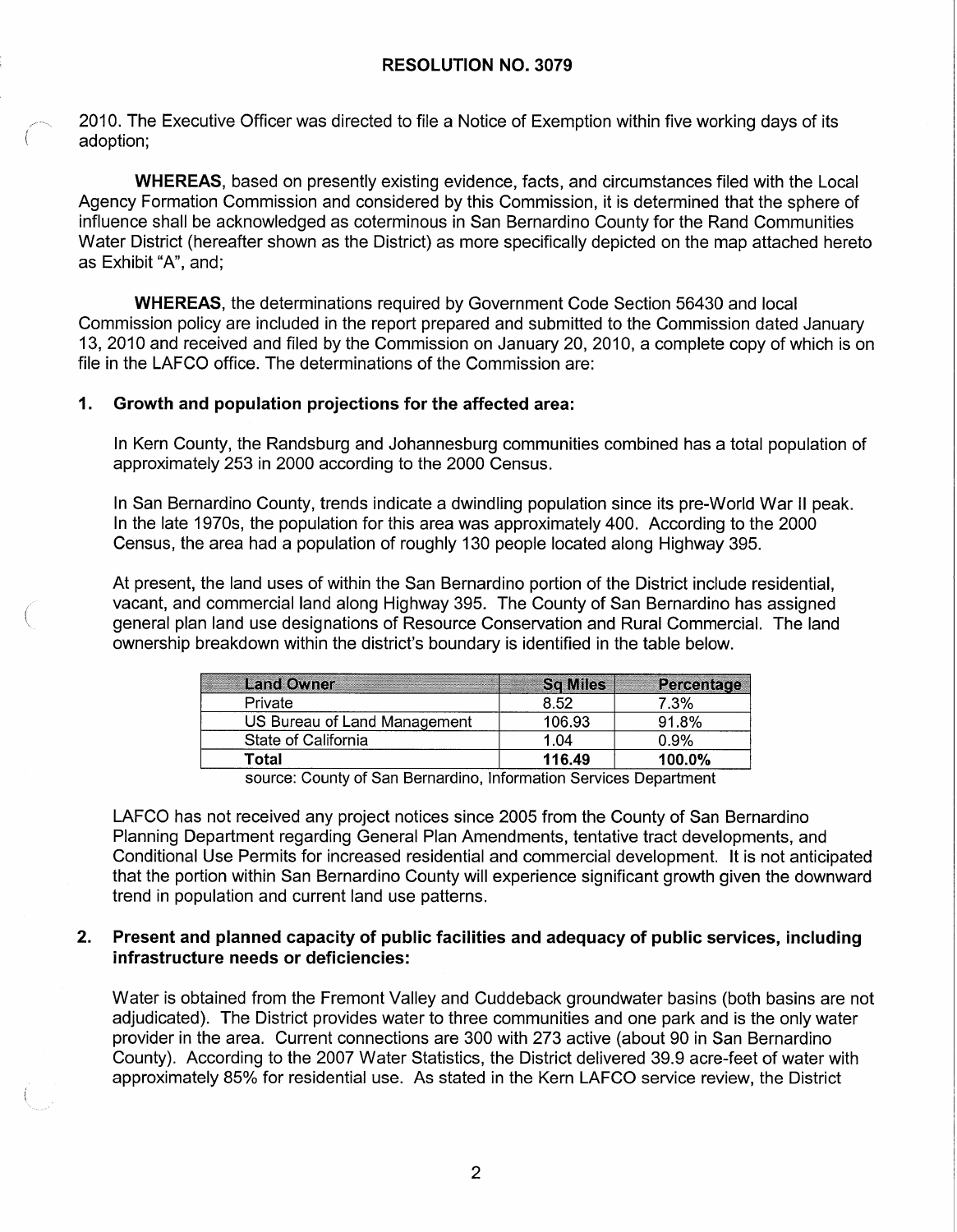indicates that due to the age of the system the entire system is failing with frequent breaks and leaks. This has resulted in daily fixes.

The water system was developed in 1970 and consists of one primary well, one secondary well, three booster stations, 12 miles of pipeline, and three storage tanks with a combined storage of roughly 315,000 gallons. One well has not been used since 2002 when the Environmental Protection Agency lowered maximum arsenic levels. Therefore, the District operates with one well which can pump up to 100 gallons per minute. Since there are no other water providers to potentially provide an inter-tie, another well or two wells should be drilled for redundancy. With only one well and no inter-ties, should this well become inactive, the District would lack the capability to provide water to its customers. A review of the records on file since 2000 with the Lahontan Regional Water Quality Control Board does not identify any enforcement actions regarding the District.

The District is within the boundaries of a state water contractor in each county (Mojave Water Agency in San Bernardino County and Kern County Water Agency). The California Aqueduct travels in a southeasterly direction through Bakersfield in Kern County and enters San Bernardino County in an easterly direction just north of Phelan. However, the service areas of the District in both counties are over 75 miles away from the California Aqueduct. Further, three groundwater basins separate the service area of the District and the discharge locations of the supplemental water. Therefore, accessibility to supplemental water is not feasible at this time. According to property tax data available from the San Bernardino County Assessor, Mojave Water Agency (MWA) receives a share of the one percent general levy from the properties within San Bernardino County. Also, these properties pay for MWA Bond Debts 1 and 2 for MWA's obligations for the State Water Project contract. Even though these properties do not receive State Water Project water, they are within the boundaries of state water contractors and pay for the bonds associated with the State Water Project.

Rates are on a tiered structure which can promote conservation. According to the District's rate ordinance from 2006 (Ordinance #7 - still in effect), the District participates in the sale of bulk water.

Additionally, the District provides maintenance to a park located in Johannesburg that was willed to the District. The terms of the will require that the park be used for open space (open recreational) purposes. The park includes picnic tables, grills, restrooms, and a baseball field. In 2007-08, the park was repainted with the assistance of community groups, picnic tables were replaced, and a bid process was commenced to upgrade the wheelchair ramp at the District office.

#### Capital Improvements

The District is on the Proposition 84 Second Round Project Priority List for Small Community Infrastructure Improvements for Chemical and Nitrate Contaminants. If received, the grant would be \$500,000 to be used for arsenic treatment for the contaminated well. However, the District is placed in the second tier of the list and receipt is dependent upon fund remaining after the first tier.

#### 2002-03 and 2003-04 Kern Grand Jury

The Kern Grand Jury reviewed the District in 2002-03 with a report clarification in 2003-04. The Grand Jury findings related to service delivery were: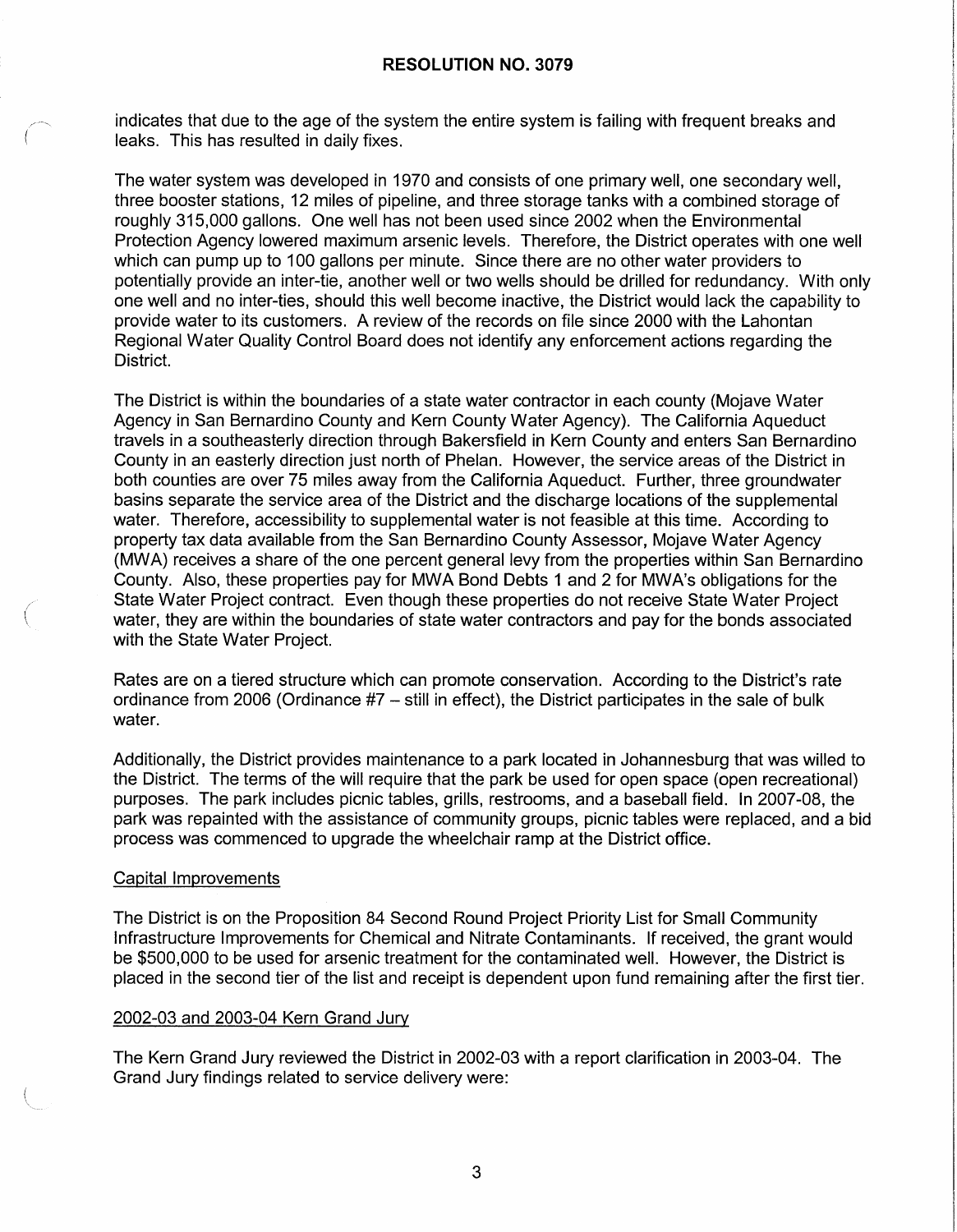- Primary well currently meets arsenic standards.
- District purchased a 210,000-gallon tank from Kern County in 2001 and was awarded a Community Development Block Grant in 2003 from Kern County for installation in 2004.
- District recently installed an automatic system for operating the well and booster pumps during off-peak hours. The District expects to recover the cost of installation through reduced electric bills within five years.

# **3. Financial ability of agencies to provide services:**

The primary source of revenue is from water sales, comprising over two-thirds of all revenues. In general,

- Over 85% of water sales come from residential connections, according to state controller reports
- Roughly 13% of property tax and assessments are from San Bernardino County
- Roughly 21% of water sales are from San Bernardino County

# Taxes and Assessments

The District receives a share of the ad valorem general tax levy in Kern and San Bernardino Counties. In 1977-78 before Proposition 13, all landowners within the District in San Bernardino County were subject to two taxes:

- General Administration tax rate of \$0.6987 per \$100 of assessed value
- Improvement District #1 Bond Debt tax rate of \$6.0662 per \$100 of assessed value

Following Proposition 13, the Legislature enacted statutes to implement its provisions. Under these statutes, a local government's share of the one percent general levy was based on the share of the property tax going to that local government before Proposition 13 ( excluding bond debt). In 2008-09, in San Bernardino County the District received a share between 5.4% and 9.8% of the one percent general levy, which resulted in the District receiving roughly \$2,414.

Currently, the District has one improvement zone for its bonded indebtedness which generally includes its three service areas, crossing both counties. The tax rate for this improvement zone is \$0.086 per \$100 of assessed value in both counties.

# Kern Grand Jury

*/*   $\overline{\phantom{0}}$ 

> The Kern Grand Jury reviewed the District in 2002-03 with a report clarification in 2003-04. The Grand Jury findings related to finances were:

- District expects to have outstanding bond obligations paid in 2005 and 2013
- District is financially sound and has cash reserves adequate for any foreseeable emergency

# State Controller Reports for FY 2003-04 through FY 2006-07

Referencing the State Controller Reports from FY 2003-04 through FY 2006-07 (data for subsequent years not yet available), the District has a net gain of over \$76,000 for these years,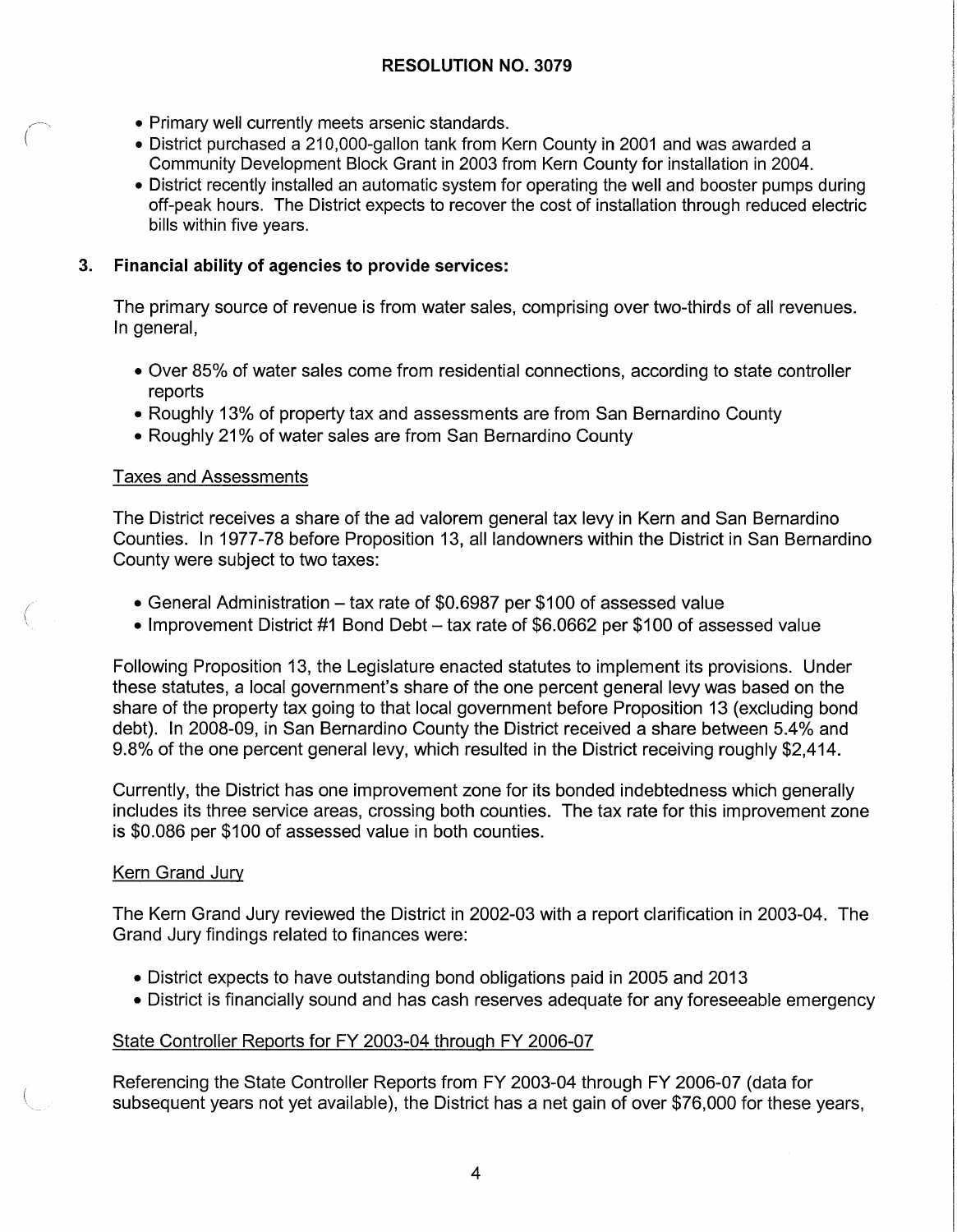as shown on the table below. In FY 2004-05 a Community Development Block Grant was received for installation of a tank that was purchased from Kern County. The revenues were received in FY 2004-05 (increase in non-operating revenues) and installation took place in FY 2005-06 (Operating Expenses). If it were not for the increase in rates that took effect in 2006, along with additional connections, the District would be experiencing a net loss. Even with the rate increase and additional connections, net income in FY 2006-07 was only \$105.

| <b>Activity</b>                                                      | FY 2003-04 | FY 2004-05 | FY 2005-06  | FY 2006-07 |
|----------------------------------------------------------------------|------------|------------|-------------|------------|
| <b>Operating Revenues</b>                                            | \$163,361  | \$157,076  | \$152,257   | \$189,361  |
| (Water Sales)                                                        |            |            |             |            |
| <b>Operating Expenses</b>                                            |            |            |             |            |
| Admin & General                                                      | 84,726     | 93,466     | 151,368     | 110,836    |
| Pumping, Distribution, etc.                                          | 100,404    | 90,818     | 72,226      | 127,197    |
| <b>Operating Income (Loss)</b>                                       | (21,769)   | (27, 208)  | (71, 337)   | (48,682)   |
|                                                                      |            |            |             |            |
| <b>Non-Operating Revenues</b>                                        |            |            |             |            |
| Taxes & Assessments                                                  | 43,823     | 25,947     | 31,820      | 48,122     |
| Intergovernmental Aid                                                | 900        | 89,218     | 4,066       | 807        |
| Other                                                                | 3,115      | 3,794      | 9,998       | 5,473      |
| <b>Non-Operating Expenses</b>                                        | 8,324      | 7,346      | $\mathbf 0$ | 5,615      |
| (Interest Expense)                                                   |            |            |             |            |
| Non-Operating Income (Loss)                                          | 39,514     | 111,613    | 45,884      | 48,787     |
|                                                                      |            |            |             |            |
| <b>Net Income (Loss)</b>                                             | \$17,745   | \$84,405   | (\$25,453)  | \$105      |
|                                                                      |            |            |             |            |
| <b>Total Debt</b>                                                    | \$158,126  | \$138,626  | \$120,126   | \$99,626   |
| Source: State Controller's Reports for FY 2003-04 through FY 2006-07 |            |            |             |            |

### **Financial Activity: FY 2003-04 through FY 2006-07**

#### FY 2007-08 Audit

(

Even with the rate increase and additional connections, net income in FY 2006-07 was only \$105. In FY 2007-08 the District took action to reduce expenditures by \$8,818 from the previous year. As described in the Kern LAFCO service review, the savings included reduced pumping plant, transmission, and distribution expenses. The savings were achieved by upgrading the electrical system at booster stations, repairing several transmission line leaks that appear to have been running for years, and increasing preventative maintenance wherever possible. Operating revenues increased by \$10,912 mostly due to the addition of new customers and contracts during the year. At year's end, cash on hand consisted of \$156,463. The District has no investments other than cash. As identified in the audit, excess of expenditures over appropriations for the year totaled \$5,692 for Administration and General.

#### Long-term Debt

As of June 30, 2008, long-term debt consisted of \$81,626. The debt is for a general obligation bond issued in 1970 for system improvements for \$333,000 at an interest rate of five percent. The bonds mature in 2013. Annual payments are roughly \$22,000. When the debt is paid-off in 2013 the tax rate will not be retired. The tax rate will still be applied to the landowners within the District since the tax rate was established before FY 1977-78 (Proposition 13).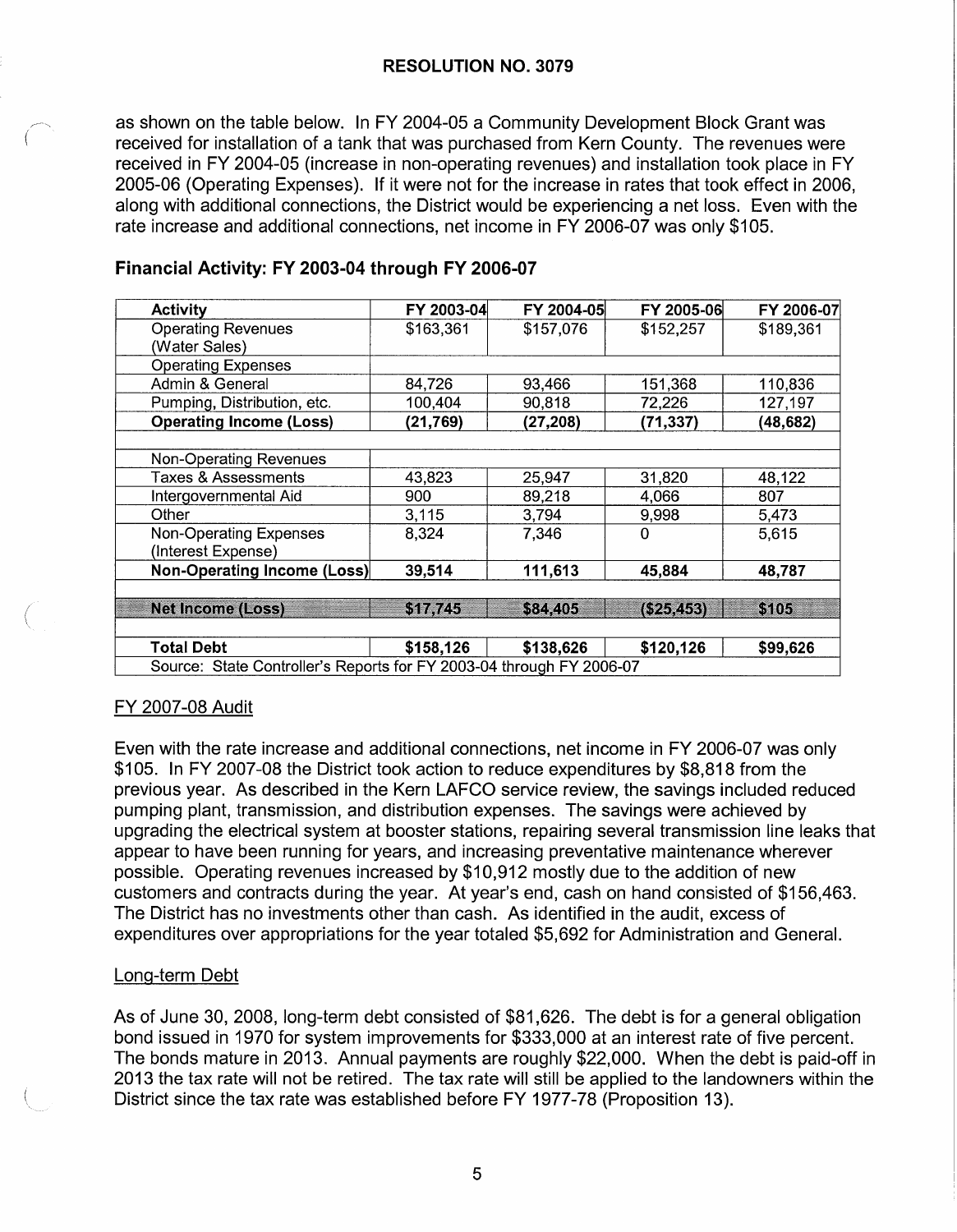In 2005, the District paid-off a general obligation bond that was issued in 1972 for system improvements for \$56,000.

### Statutory and Constitutional Requirements

- Article XIIIB of the State Constitution (Gann Limit) mandates local Government agencies to establish an appropriations limit. Without an appropriations limit, agencies are not authorized to expend the proceeds of taxes. Section 9 of this Article provides exemptions to the appropriations limit such as Section 9 (c) exempts the appropriations limit for special districts which existed on January 1, 1978 and which did not levy an ad valorem tax on property in excess of 12 ½ cents per \$100 of assessed value for the 1977-78 fiscal year. A copy of the FY 1977-78 property tax rates is included as Attachment #4, with the District highlighted for reference, identifies a 1977-78 tax rate of 69.87 cents. Being over the 12 ½-cent tax rate, the District does not qualify for an exemption from the requirement of an appropriations limit. Therefore, the District must have an appropriations limit.
- Regular audits and annual financial reports Section 26909 of the Government Code requires regular audits of district accounts and records. According to records from the State Controller, an audit has been received for at least the past three years.

#### **4. Status of, and opportunities for, shared facilities:**

/  $\overline{\phantom{0}}$ 

Due to the remote location, the District has identified that there are no shared facilities.

#### **5. Accountability for community service needs, including governmental structure and operational efficiencies:**

#### Local Government Structure and Community Service Needs

Rand Communities Water District is an independent district and is governed by a five-member board of directors. Members are voted by the electorate or are appointed in-lieu of election by the County Board of Supervisors. Below is the current composition of the board, their positions, and terms of office:

| <b>Board Member</b> | <b>Title</b>          | Term |
|---------------------|-----------------------|------|
| Ghulam Din          | Director              | 2012 |
| Dana Arbeit         | Director              | 2012 |
| Jennifer L. Keep    | President             | 2010 |
| Orville E. Moreland | <b>Vice President</b> | 2010 |
| Randy Halgunseth    | <b>Director</b>       | 2010 |

Board meetings are held the second Thursday of the month at 7pm at the District office in Johannesburg, Kern County and are open to the public. Meeting notices are posted at the Kern County community center in Johannesburg, community store, gas station, and District office. An attorney is present at all public meetings. The District does not have a website for the public to seek information or voice concerns. The District operates with an annual balanced budget that is adopted at a public hearing, and the board is provided with quarterly financal reports. The District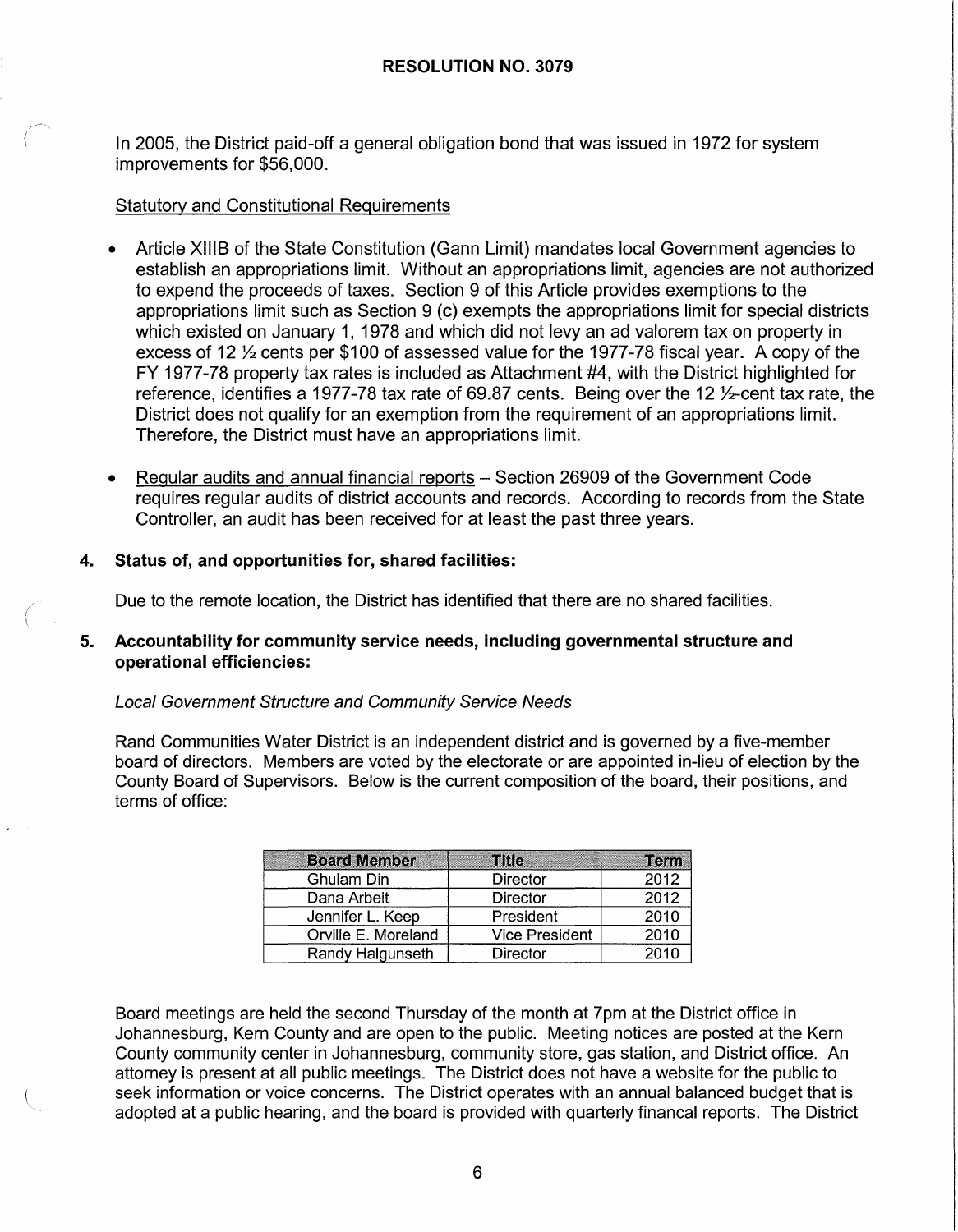office is open Monday through Thursday from 7:30am to 1 :00pm. The District has one full-time employee, the general manger, and three part-time employees for clerk duties, meter reading, and maintenance.

#### Operational Efficiency

The Kern Grand Jury reviewed the District in 2002-03 with a report clarification in 2003-04. The Grand Jury concluded that the District is well managed and delivers excellent service to the community in a cost-effective manner.

#### Government Structure Options

There are two types of government structure options:

- 1. Areas served by the agency outside its boundaries through "out-of-agency" service contracts;
- 2. Other potential government structure changes such as consolidations, reorganizations, dissolutions, etc.

Out-of-Agency Service Agreements:

The Districts states that it does not provide services outside of its boundaries. However,· it has established water rates for bulk hauled water for domestic household purposes and for commercial establishments.

Government Structure Options:

(

Kern County is the principal county for the District. Therefore, change of organization proceedings would be conducted by Kern LAFCO unless Kern LAFCO agrees to having the exclusive jurisdiction vested in San Bernardino LAFCO and San Bernardino LAFCO agrees to assume jurisdiction pursuant to Government Code 56388. The District in preparing the service review indicated that there were no consolidations or other structure options available due to the need for potable water in this remote area.

**WHEREAS,** the following determinations are made in conformance with Government Code Section 56425 and local Commission policy:

### **1. Present and Planned Uses:**

At present, the land uses within the San Bernardino portion of the District include residential, vacant, and commercial land. The County of San Bernardino has assigned general plan land use designations of Resource Conservation and Rural Commercial. The land ownership breakdown within the District's boundary is as follows:

| <b>Land Owner</b>            | <b>Sq Miles</b> | Percentage |
|------------------------------|-----------------|------------|
| Private                      | 8.52            | 7.3%       |
| US Bureau of Land Management | 106.93          | 91.8%      |
| State of California          | 1.04            | 0.9%       |
| Гotal                        | 116.49          | 100.0%     |

source: County of San Bernardino, Information Services Department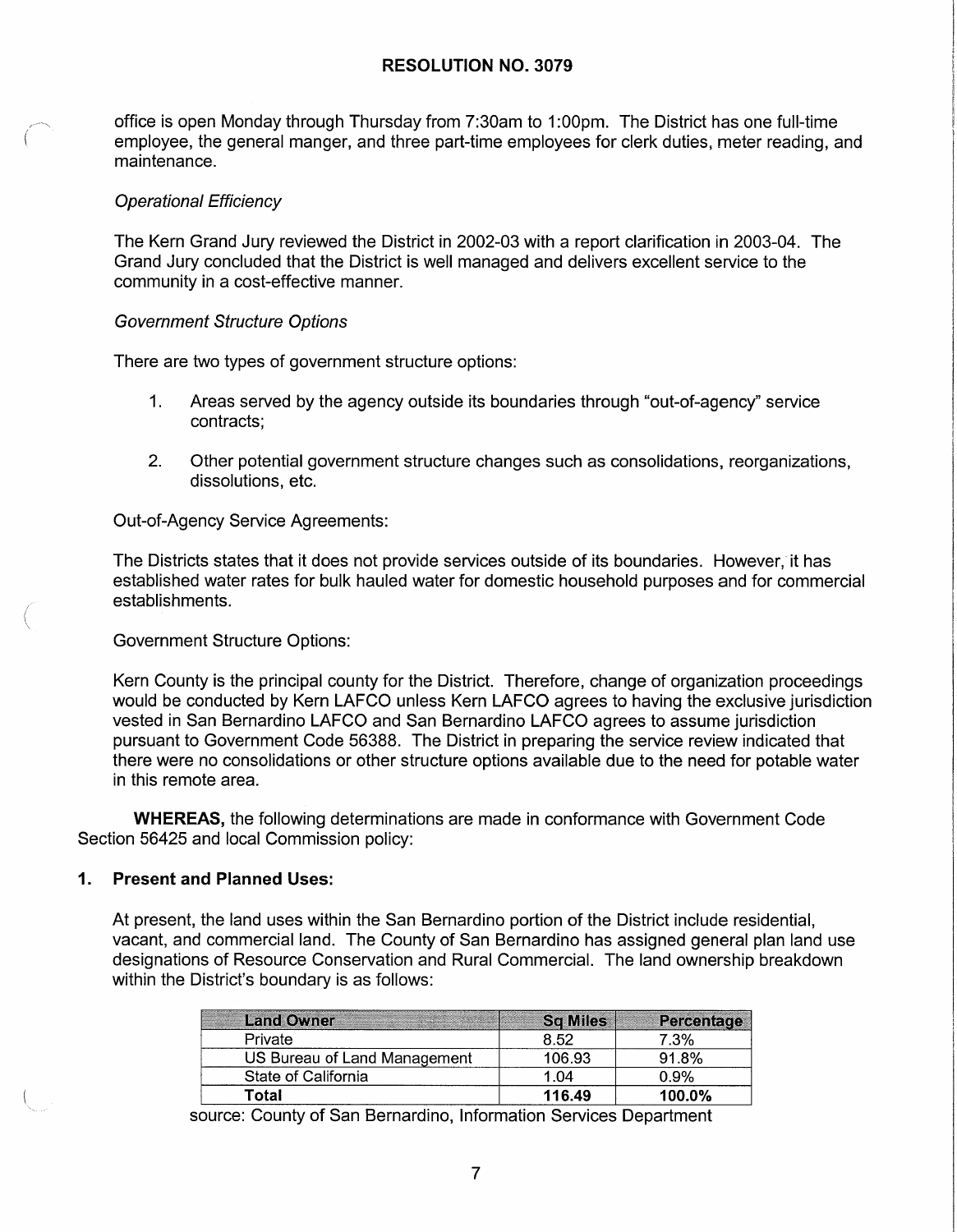### **2. Present and Probable Need for Public Facilities and Services:**

There is a present and probable need for domestic water delivery to the distinct service areas of the District with residential and commercial land uses. The land use in the area is mostly rural with residential and limited commercial along Highway 395. It is not anticipated that the portion within San Bernardino County will experience significant growth given the downward trend in population and current land use patterns to warrant an increased need for service.

For those within the District but not within one of its three service areas, the District participates in the sale of bulk water, according to the District's rate ordinance from 2006 (Ordinance #7 - still in effect).

The District is on the Proposition 84 Second Round Project Priority List for Small Community Infrastructure Improvements for Chemical and Nitrate Contaminants. If received, the grant would be \$500,000 to be used for arsenic treatment for the contaminated well. However, the District is placed in the second tier of the list and receipt is dependent upon fund remaining after the first tier.

#### **3. Present Capacity of Public Facilities and Adequacy of Public Services**

The District provides water to three communities and one park and is the only water provider in the area. Current connections are 300 with 273 active (about 90 in San Bernardino County). According to the 2007 Water Statistics, the District delivered 39.9 acre-feet of water with approximately 85% for residential use. According to the Kern LAFCO service review, the District states that due to the age of the system the entire system is failing with frequent breaks and leaks. This has resulted in daily fixes.

The water system was developed in the 1970s and consists of one primary well, one secondary well, three booster stations, 12 miles of pipeline, and three storage tanks with a combined storage of roughly 315,000 gallons. One well has not been used since 2002 when the Environmental Protection Agency lowered maximum arsenic levels. Therefore, the District operates with one well, located in Kern County, which can pump up to 100 gallons per minute. Since there are no other water providers to potentially provide an inter-tie, another well or two wells should be drilled for redundancy. With only one well and no inter-ties, should this well become inactive, the District would lack the capability to provide water to its customers.

The Kern Grand Jury reviewed the District in 2002-03 with a report clarification in 2003-04. The Grand Jury findings related to service delivery were:

• Primary well currently meets arsenic standards.

(

- District purchased a 210,000-gallon tank from Kern County in 2001 and was awarded a Community Development Block Grant in 2003 from Kern County for installation in 2004.
- District recently installed an automatic system for operating the well and booster pumps during off-peak hours. The District expects to recover the cost of installation through reduced electric bills within five years.

Additionally, the District provides maintenance to a park located in Johannesburg that was willed to the District. The terms of the will require that the park be used for open space (open recreational) purposes. The park includes picnic tables, grills, restrooms, and a baseball field. In 2007-08, the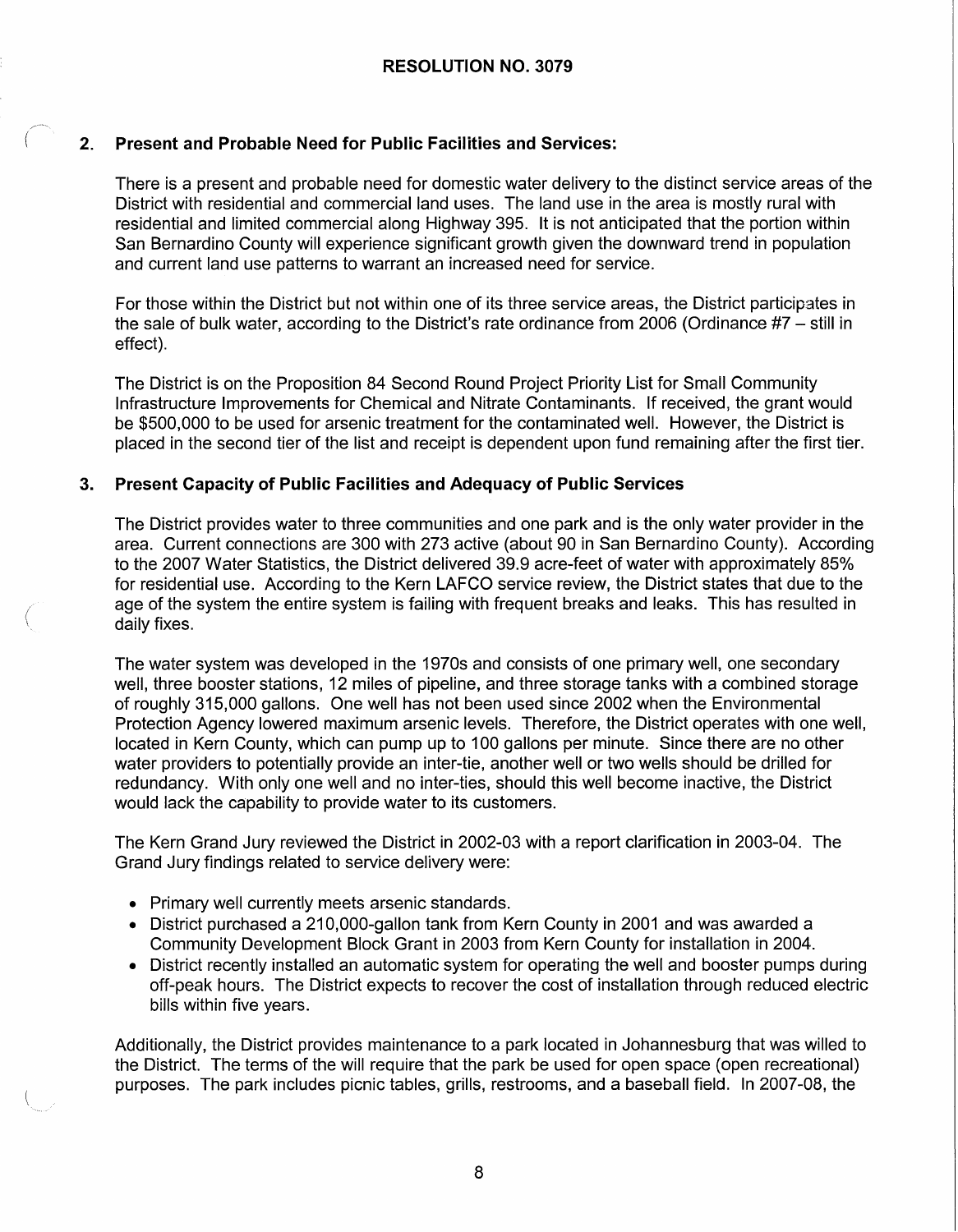park was repainted with the assistance of community groups, picnic tables were replaced, and a bid process was commenced to upgrade the wheelchair ramp at the District office.

# **4. Social and Economic Communities of Interest:**

The social communities of interest are Johannesburg and Randsburg in Kern County and Red Mountain in San Bernardino County. The economic communities of interest are the remaining mining activities, and the commercial activities in Johannesburg and along Highway 395.

The school districts unify the area, and the District is within the Kern Community College District and the Sierra Sands Unified School District and the Trona Joint Unified School District. However, the service area of the District in San Bernardino County is within the Sierra Sands Unified School District. The Sierra Sands Unified School District headquarters is located in Ridgecrest, Kern County, and all of its schools are located in Kern County.

#### **5. Additional Determinations**

- Legal advertisement of the Commission's consideration has been provided through publication in *The Daily Independent* through a publication of an 1/8<sup>th</sup> page legal ad, as required by law. In accordance with Commission Policy #27, an 1/8<sup>th</sup> page legal ad was provided in lieu of individual notice because the service review for the community, in aggregate, would have exceeded 1,000 notices.
- As required by State Law, individual notification was provided to affected and interested agencies, County departments, and those agencies and individuals requesting mailed notice.
- Comments from landowners/registered voters and any affected agency were reviewed and considered by the Commission in making its determinations.

**WHEREAS,** pursuant to the provisions of Government Code Section 56425(i) the nature, location, and extent of any functions or classes of services provided by the Rand Communities Water District are established by Kern LAFCO, being the LAFCO of the principal county, as water and park and recreation.

**WHEREAS,** having reviewed and considered the findings as outlined above, the Commission determines to acknowledge the sphere of influence of the Rand Communities Water District as coterminous with its boundaries in San Bernardino County, as outlined on the attached exhibit to this resolution.

**NOW, THEREFORE, BE IT RESOLVED** by the Local Agency Formation Commission of the County of San Bernardino, State of California, that this Commission shall consider this to be the sphere of influence for the Rand Communities Water District; it being fully understood that establishment of such a sphere of influence is a policy declaration of this Commission based on existing facts and circumstances which, although not readily changed, may be subject to review and change in the event a future significant change of circumstances so warrants;

**BE IT FURTHER RESOLVED** that the Local Agency Formation Commission of the County of San Bernardino, State of California, does hereby determine that Rand Communities Water District shall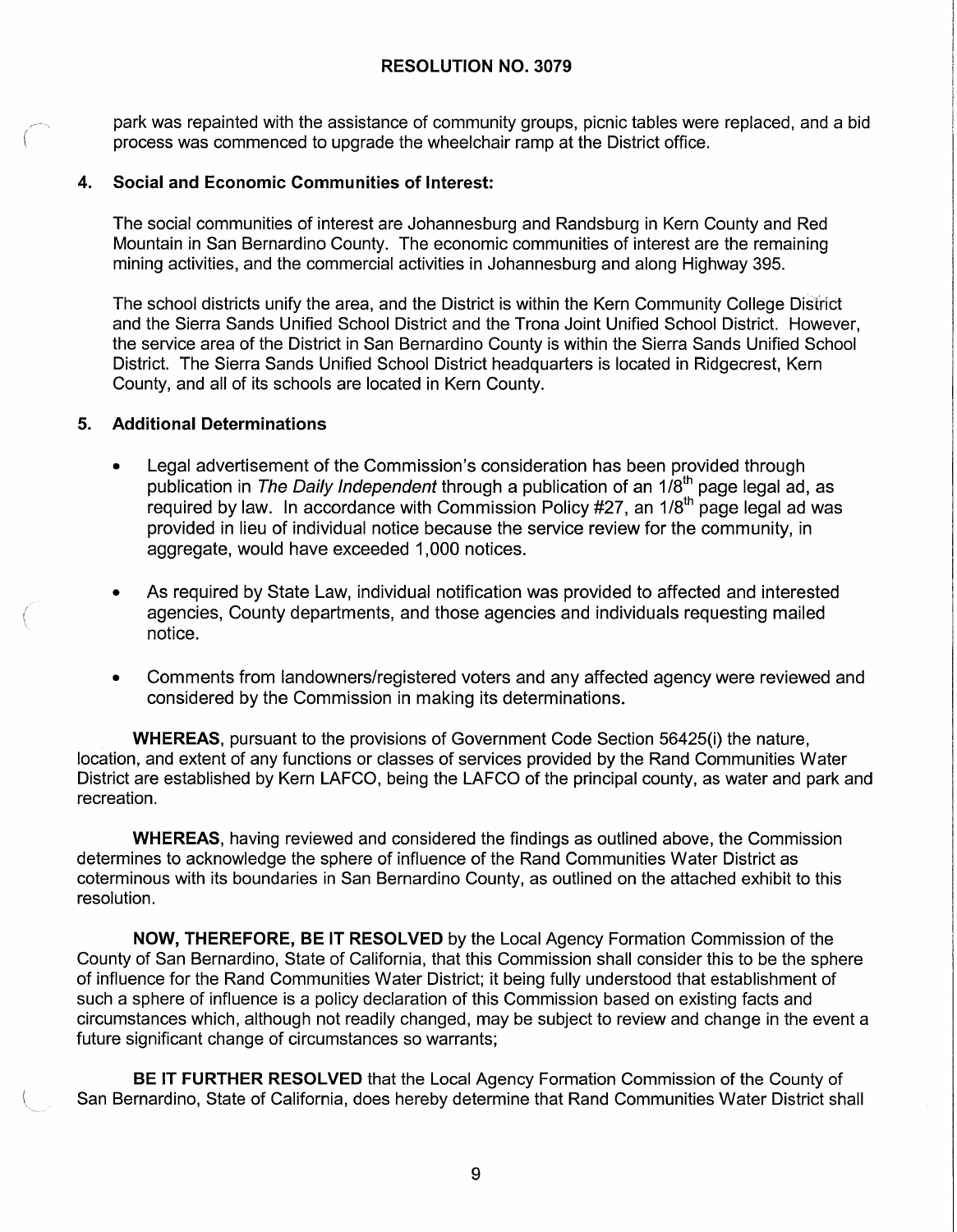indemnifv. defend. and hold harmless the Local Agency Formation Commission of the County of San Bernardino from any legal expense, legal action, or judgment arising out of the Commission's acknowledgement of the sphere of influence, including any reimbursement of legal fees and costs incurred by the Commission.

THIS ACTION APPROVED AND ADOPTED by the Local Agency Formation Commission of the County of San Bernardino by the following vote:

| AYES:          |                            | COMMISSIONERS: Biane, Cox, Curatalo, McCallon, Mitzelfelt,<br>Nuaimi, Pearson |
|----------------|----------------------------|-------------------------------------------------------------------------------|
| <b>NOES:</b>   | <b>COMMISSIONERS: None</b> |                                                                               |
| <b>ABSENT:</b> | <b>COMMISSIONERS: None</b> |                                                                               |

**STATE OF CALIFORNIA** 

 $\overline{\phantom{a}}$  ss.

 $\lambda$ 

**COUNTY OF SAN BERNARDINO**  $\lambda$ 

I, KATHLEEN ROLLINGS-McDONALD, Executive Officer of the Local Agency Formation Commission of the County of San Bernardino, California, do hereby certify this record to be a full, true, and correct copy of the action taken by said Commission, by vote of the members present, as the same appears in the Official Minutes of said Commission at its meeting of January 20, 2010.

DATED: JANUARY 22, 2010

KATHLEEN ROLLINGS-McDONALD **Executive Officer**